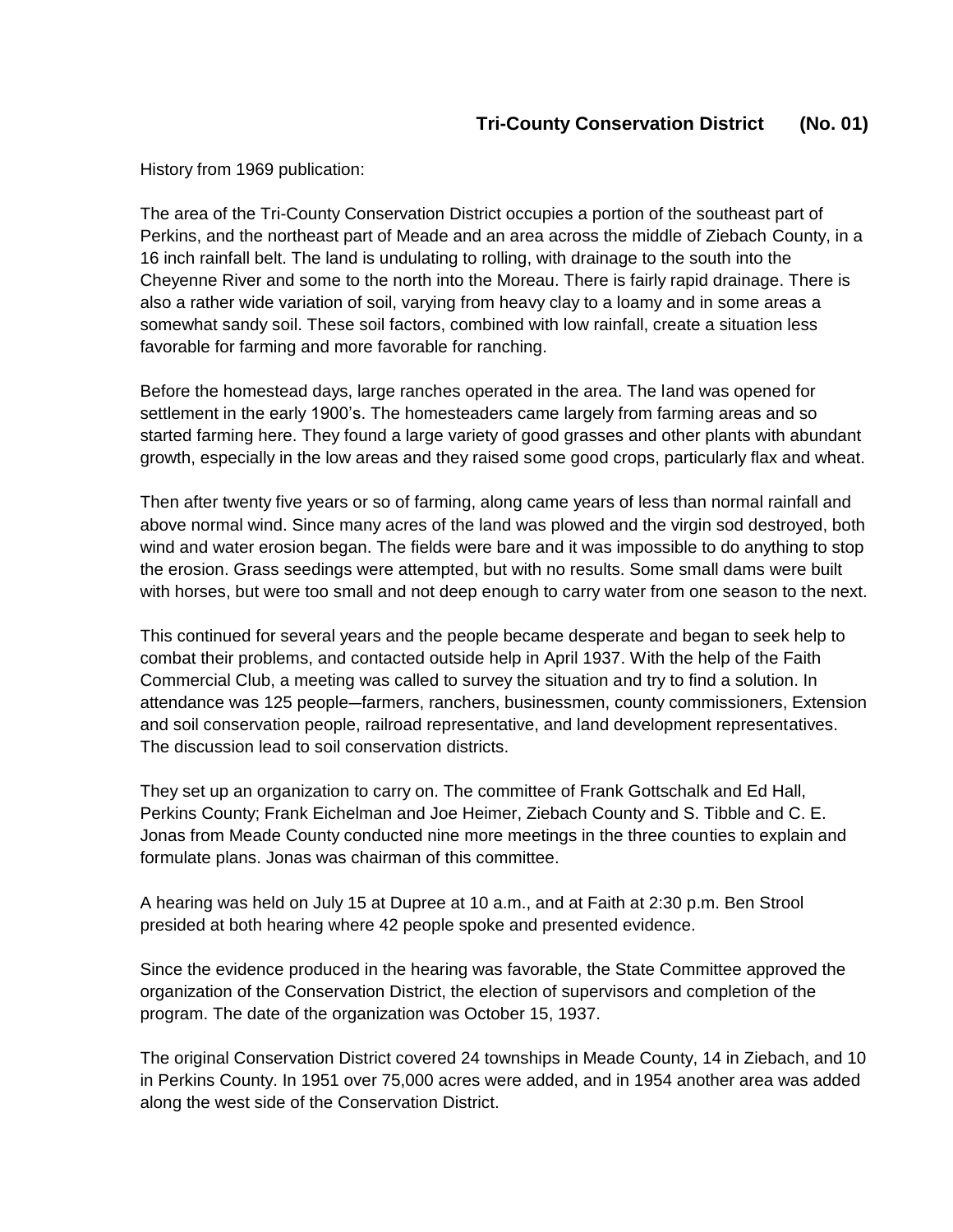These men carried the load during the information and organization periods: Arthur Naslund, C. E. Jonas, Stokley Tibble, Frank Gottschalk, Ed Hall, Joe Heimer, Frank Eichelman, Maynard Jonas, Ben Henderson, Vernon Oliver, M. C. Corder, Nels Morrill, S. Tribble, C.J. Donneworth, W.L. Archer, Odin Thompson, and others.

The first Conservation District Supervisors were: C.E. Jonas, Stokley Tibble, Frank Gottschalk, Ed Hall and Joe Heimer.

Their problems were many; those most often stressed were:

- Too much land was left exposed to the ravages of nature;
- Wind and water erosion was severe;
- Range and pastures were over used and grass cover was reduced;
- The few stock water dams were too small;
- Timber along the creeks had been cut for fuel and fence posts.
- The people believed that a district could help them attack the problems by:
- Discouraging breaking out more grass;
- Developing a re-grassing program;
- Helping to borrow heavy equipment to build dams and dugouts, water spreading systems, and making fireguards. (The supervisors were able to borrow this equipment from the Soil Erosion Service.)

The Tri-County Conservation District was the pioneer conservation district in western South Dakota, and consequently was confronted not only with the problems of nature, but also with the human problems of resistance to change. But these leaders were pioneers, not only as early settlers, but as people who change their ways of living in western South Dakota.

Among others who have served as supervisors are: Louis S. Freiberg, Plainview; Darrell Giesler, Faith; J. Maynard Jonas, Faith; Milton Morrell, Fairpoint; and Walter Ingalls, Mud Butte.

The 1969 supervisors were: Darrell Giesler, Faith, Chairman; Walter Ingalls, Opal, Vice-Chairman; Margot Giesler, Faith, Secretary; Duane Thomas, Faith, Treasurer; Supervisors Victor Ellefson, Marcus; and Milton Morrell, Fairpoint.

Updated information provided in 2012:

Excerpt from the *Faith Country Book 1960*, author unknown: "Without question, one of the most beneficial organizations within the community is the Soil Conservation District. In 1933-34, when our top soil was drifting in mounds over our fences, a group of farmers and ranchers realized the need for an organized effort to combat this wanton destruction of the land.

Today as you drive through the countryside, countless improvements are in evidence. There are acres of grassland, stock water dams to hold the water where it falls, beautiful shelter belts embracing many a farmstead. There is terracing, contour farming, and other devices which